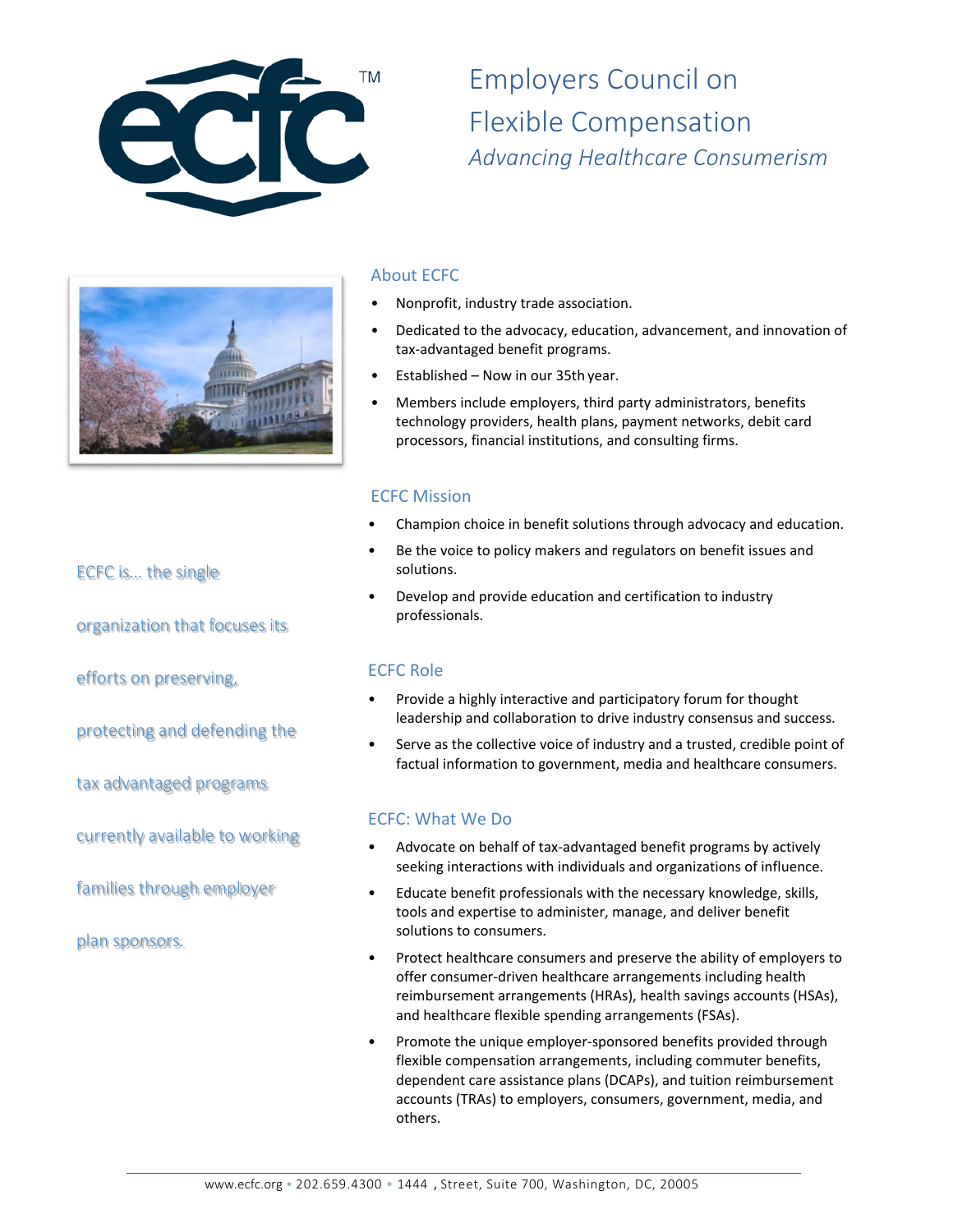# Member Highlights



# These are a few highlights of ECFC membership:

**Annual Meeting and Capitol Hill Visits:** Annual Meeting in Washington featuring congressional speakers, in‐depth briefings by ECFC the lobbying firm, inside the beltway keynote speakers, regulatory agency and technical panels, and scheduled meetings on Capitol Hill with congressional members and staffers.

**Monthly Update Calls:** Legislative & Regulatory Updates take place via conference call on the 2<sup>nd</sup> Tuesday of each month featuring news and views from Capitol Hill insiders, top employee benefits attorneys, and other ECFC members who are highly engaged in advocacy efforts.

**Teleconference Series:** Takes place on the 2nd Wednesday of every month and is a unique and valuable opportunity for association members to receive in‐depth briefings on important and timely topics by experts from ECFC's Technical Advisory Group and key decision‐makers in government. *\*additional fee*

**Peek of the Week:** Weekly legislative updates directly to your inbox! These updates focus on legislation impacting the health care field and include upcoming House and Senate floor proceedings, hearing schedules, bills introduced, administration announcements and relevant news articles.

**ECFC Flex Reporter:** Articles in the *ECFC FLEX Reporter* are authored by nationally recognized attorneys and consultants who form the ECFC Technical Advisory Group, and are edited for ECFC by John R. Hickman, Esq., CFCI, a partner in the Employee Benefits Practice Group of Alston & Bird, LLP.

**ECFC Website and LinkedIn Group:** Regularly updated with breaking legislative news, and in‐depth interpretations of regulatory guidance impacting flexible benefits and the opportunity to interact online with other ECFC members.

**ECFC Proprietary Analysis and Issue Summaries:** Gain access to these documents prepared by William F. Sweetnam, Jr., ECFC's legislative and technical director, who formerly served as benefits tax counsel for the U.S. Department of the Treasury, and as tax counsel for the Senate Finance Committee.

**Member Alerts:** As needed, receive notifications of important legislative and regulatory news and announcements.

**Continuing Education:** Become a leader and develop your skills, knowledge, and expertise through any of ECFC's six certification programs. Take advantage of member discounts on courses and testing.

**ECFC Member Discounts** to industry events and conferences including Administrators' Symposium the premier networking and professional development event for the consumer‐directed benefits industry. The Symposium is your annual opportunity for practical advice, technical education, and congressional and regulatory updates from industry leaders.